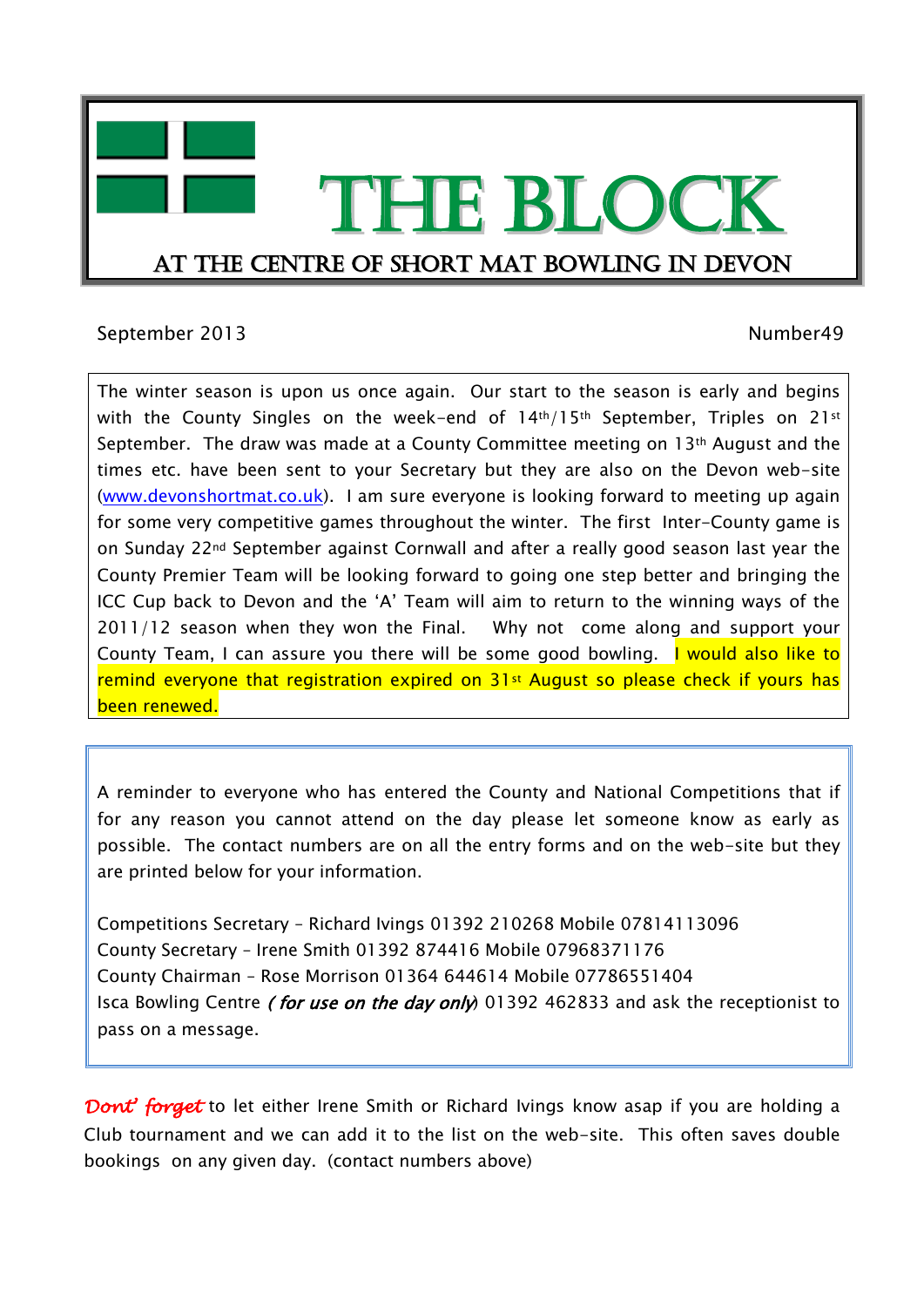# *News from the Clubs*

Every year Exeter Nomads SMBC holds a Charity Tournament to raise money for local charities. This year it was held in aid of The Ryan Edwards Appeal. Ryan is a little boy who lives in Exeter and has suffered from cancer since he was diagnosed at the age of 2. He is now six and has only known life with hospitals, operations and constant medication. The treatment he requires cannot be given in this country so it means journeys to Germany and he is slowly improving but it is a long road. This of course is a great expense for the family. On Sunday 12th May 48 bowlers from all over the County descended on Clyst St. Mary Village Hall to play in a bowls competition. The format was four groups who played a round robin with the winners of each group going through to a semi-final. This was between two Wonford teams on one mat and teams from Winkleigh and Ottery St. Mary on the other mat. The final was a very tight game between Andrew Smith, Pam Toleman and John Parnell (Wonford) and Graham James, Lorraine Axtell and Bob Weafer (Winkleigh). It was so close that an extra end was needed and the winning team was Wonford. Congratulations to both teams. The delight on Andrew's face was great to see. Congratulations to both teams. A lunch of steak and ale pie with mashed potatoes and vegetables, followed by chocolate gateau was served for over 60 people. Along with the entry fee, raffle and an Auction of donated vouchers we raised the magnificent sum of £550. Thank you to everyone who gave so generously on the day.

We have since heard that Ryan is out of hospital and back home and progressing well.

Irene Smith, Exeter Nomads SMBC

Uffculme SMBC have several under-18s in their Club and have been trying to arrange games with other Clubs who also have young members. They have offered the use of their Club once a month on a Sunday afternoon during the winter season for other under-18's to come and join them in a game. The contact at Uffculme is Christina George.

e-mail:- [cmg.consultancy@hotmail.co.uk](mailto:cmg.consultancy@hotmail.co.uk) - Telephone:- 01884840678.

**Please note:** The date for Merton Winter Triples has been changed and will now be held on 23rd November 2013.

One of the 'moans' we often hear from local club members is that invitations for local open competitions are not reaching all the members of their Club. How your Club runs is of course a matter for you to decide, but surely everyone in the Club should have a chance to represent their Club, not just the person who receives the invite. Some tournaments allow more than one entry but if it is only one why not have a draw for the place as some Clubs do. So please try and put them on your Notice Board so that all your members have a chance. It is an ideal way for new players to improve their skills but sometimes they never have the opportunity if invites are always taken up by the same people.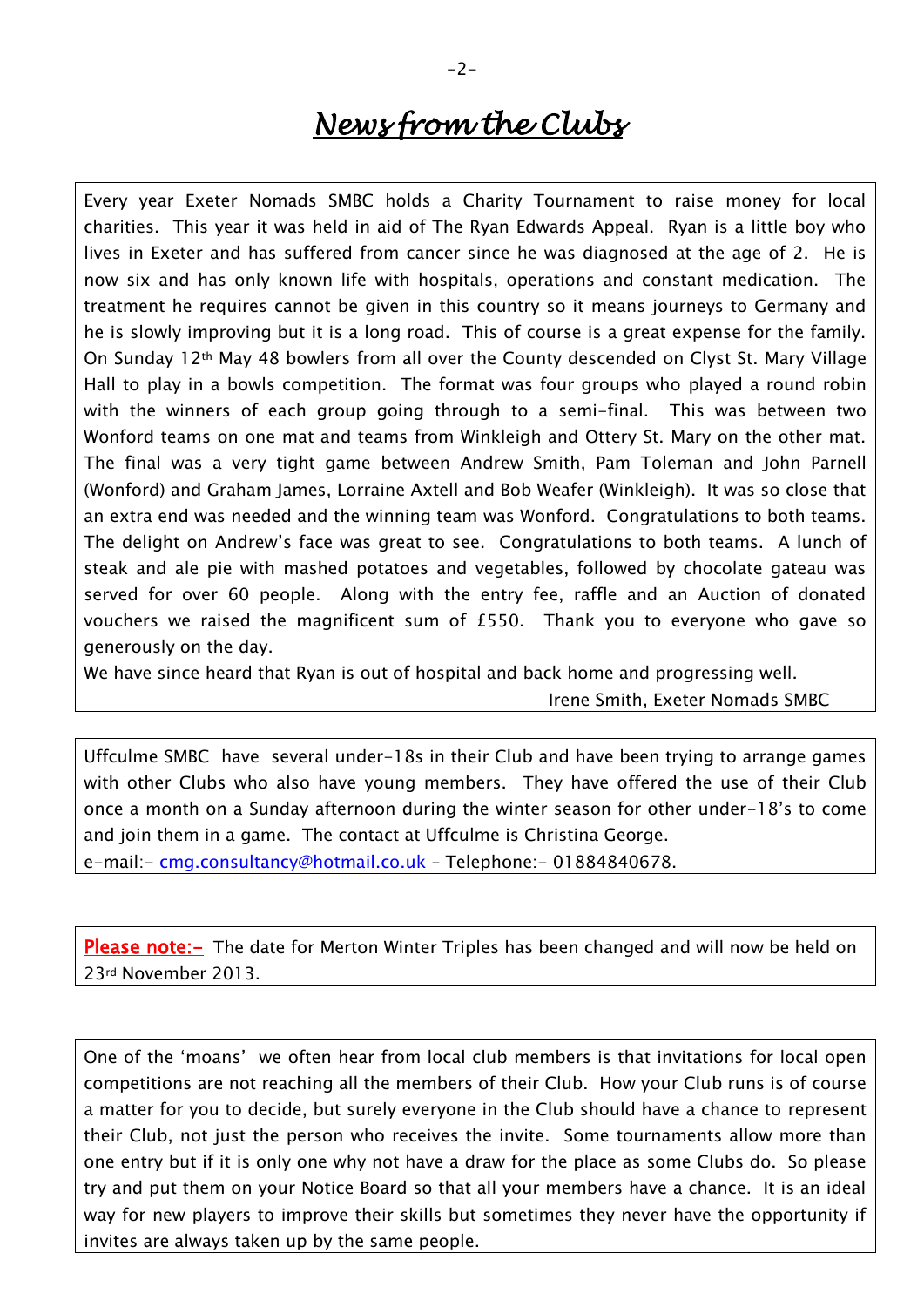The annual Merton Short Mat Bowling Club Summer Triples Tournament took place on Saturday 29<sup>th</sup> June 2013.

This year, we were sponsored by the following local businesses:

K Sheppard Plastering; Taw & Torridge Coaches Ltd; WCM Plant Hire; The Bell Inn, Monkleigh; Peter Bright Thatching; A W Tolley/Devon Eco Energy; Yeory Farmhouse Restaurant; Pound-Wise Bookkeeping Service; Malt Scoop Inn; Barometer World; R & S Ware; B. T. Autos (Winkleigh); Pearce Construction (Barnstaple) Ltd.

### **THANK YOU ALL FOR YOUR SUPPORT, also, thanks to all those who donated raffle prizes.**

Results:  $1^{st}$  prize went to Bishops Nympton who won every game making them the clear winners, the 2<sup>nd</sup> prize was taken by Langtree; they won three games and drew one.

All in all, a very successful day, although, one team failed to materialise and did not give any notice. This was a great pity as I had five teams on the waiting-list, so could have filled the position quite easily. Their non-arrival meant that one team from each "red" round had to sit out their game.

The presentation of the trophies was made by Miss Louise Rollason, landlady of the Malt Scoop Inn and chairperson of the Clinton Hall.

# **A NOTE FOR YOUR DIARY: OUR NEXT TOURNAMENT WILL BE HELD ON 23rd NOVEMBER 2013**